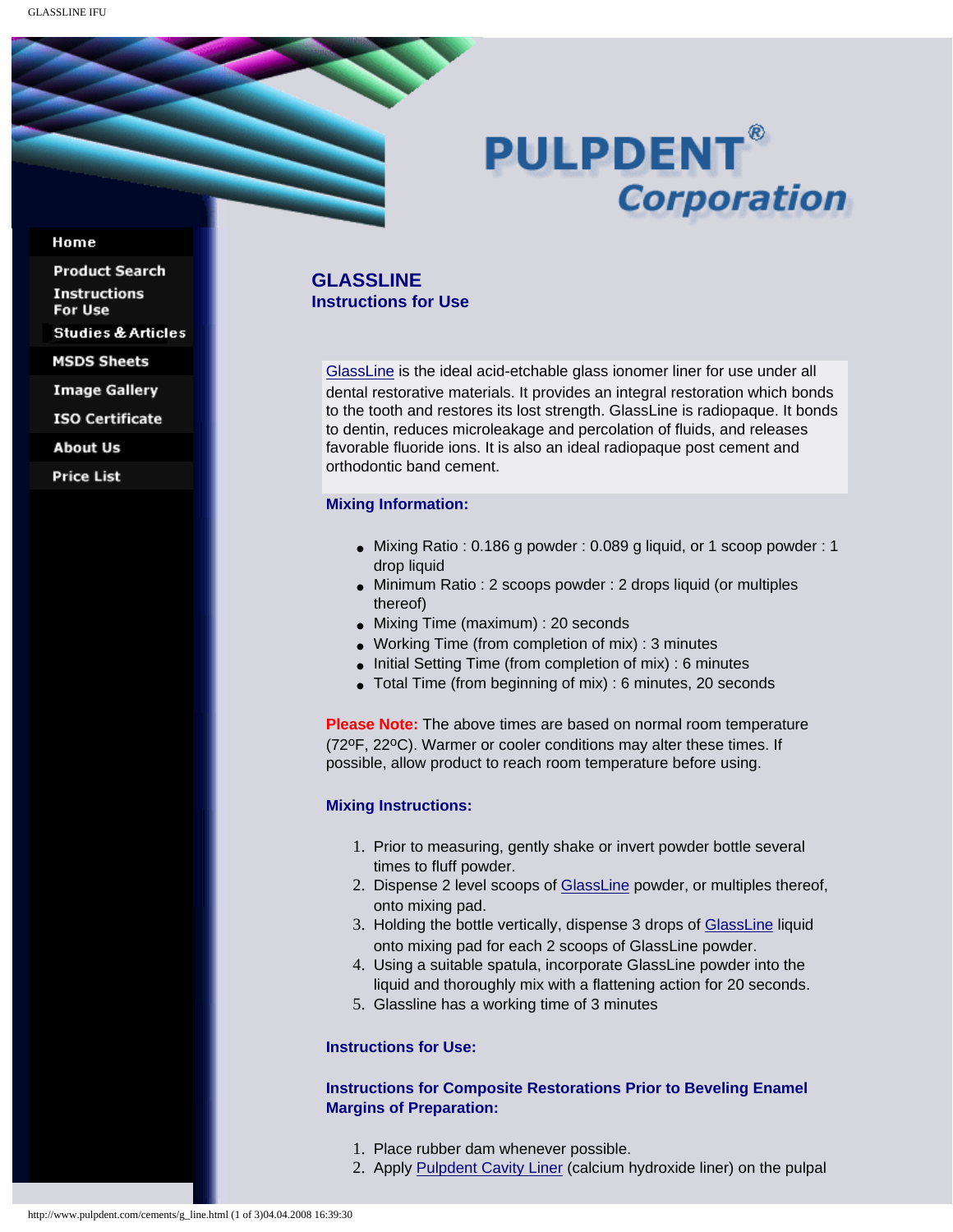floor. Dry with slow flow of air.

- 3. Apply Pulpdent Bond Conditioner with a cotton or sponge pledget onto all exposed dentin surfaces for 10 seconds, or apply Etch-Rite 38% dental etching gel in accordance with the instructions for use. Rinse with water for 30 seconds and dry.
- 4. Reapply [Pulpdent Cavity Liner](http://www.pulpdent.com/c_hydro/liner.html) if required.
- 5. Apply [GlassLine](http://www.pulpdent.com/cements/glass_cements.html#line) over [Pulpdent Cavity Liner](http://www.pulpdent.com/c_hydro/liner.html) and onto all exposed dentin surfaces such as facing, proximal, lateral and gingival walls, up to the dentino-enamel junction(DEJ).
- 6. Bevel enamel margins of preparation.
- 7. Apply Etch-Rite 38% phosphoric acid etch gel onto all clean enamel surfaces and then onto initially set GlassLine. GlassLine requires less time for acid etching than does enamel.
- 8. Rinse with copious amounts of water and air dry.
- 9. Apply your preferred dentin/enamel light cure bonding resin to all acid etched enamel and [GlassLine](http://www.pulpdent.com/cements/glass_cements.html#line) surfaces and light-cure. DO NOT TOUCH THESE SURFACES.
- 10. Place your preferred light cure composite restorative, cure and finish restoration in the conventional manner.

## **Instructions for Selected Deep-Seated Class II Preparations After Beveling Enamel Margins:**

- 1. Coat inner side of matrix band with dentin/enamel light cure bonding resin and cure.
- 2. Place matrix band in conventional manner.
- 3. Follow steps 1-4 under Instructions for Composite Restorations.
- 4. Place [GlassLine](http://www.pulpdent.com/cements/glass_cements.html#line) into proximal area and against the matrix extending from the gingival wall to the step of the preparation (axio-pulpal external line angle).
- 5. Remove all excesses of GlassLine from enamel and allow [GlassLine](http://www.pulpdent.com/cements/glass_cements.html#line) to initially set. Initial setting time is 6 minutes after mixing.
- 6. Follow steps 7-10 above under Instructions for Composite Restorations.
- 7. Remove matrix and finish the restoration.

## **Instructions for Use with Root Canal Posts and Orthodontic Bands:**

- 1. Remove smeared layer of prepared canal with Pulpdent Bond Conditioner.
- 2. Coat post or band with GlassLine and seat accordingly.
- 3. Remove all excess material.

Note: For amalgam restorations, amalgam alloy can be placed and condensed directly over GlassLine 5 minutes after the end of mixing.

For inlay restorations, we suggest cementation of the inlay with GlassLute Glass Ionomer Luting Cement.

#### **Precautions:**

[GlassLine](http://www.pulpdent.com/cements/glass_cements.html#line) liquid contains polyacrylic acid. Avoid contact with eyes. If eye contact is made, wash eyes with copious amounts of water. See your physician immediately if required.

Wash and clean GlassLine from instruments immediately after use. Wipe dry with clean towel.

Keep powder and liquid bottles tightly covered when not in use. Store in